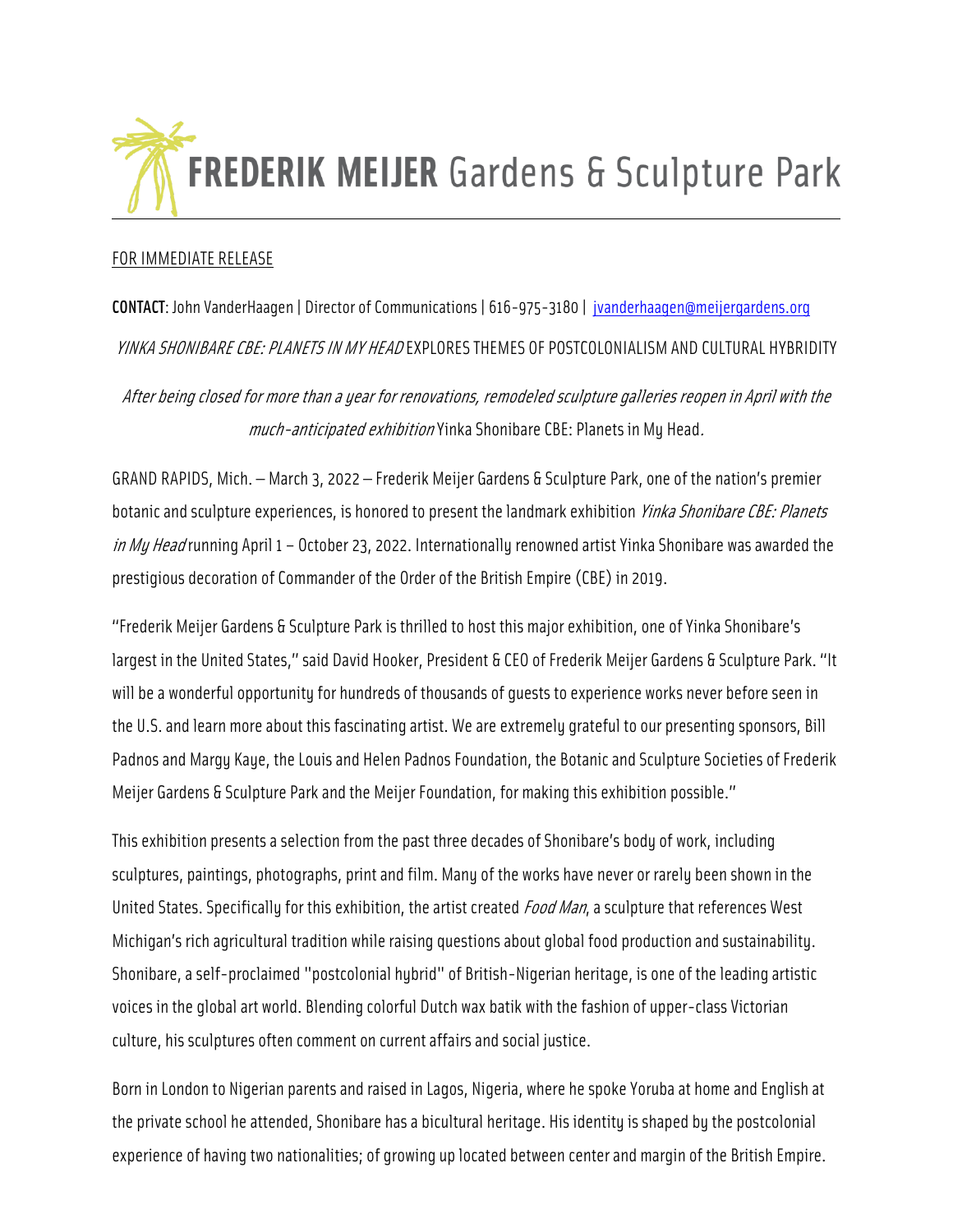Postcolonialism and hybridity define his artistic and political identity and are major themes in his prodigious artistic output. While Shonibare embraces cross-cultural mixing and exchange in his work, he never shies from alluding to the postcolonial scars of cultural imperialism and exploitation.

Yinka Shonibare's richly sensuous body of work at Meijer Gardens meet a unique environment of gardens and art. After visiting the sculpture galleries, venture along the BISSELL Corridor into one of our conservatories to see and smell plant species from climates around the world. Here, you'll find a landscape inspired by the Victorian love for and scientific interest in horticulture, within the Earl & Donnalee Holton Victorian Garden Parlor filled with plants and sculptures. During April, experience the Lena Meijer Tropical Conservatory filled with thousands of butterflies, another species Victorians liked to collect and exhibit, as part of the *Fred & Dorothy Fichter* Butterflies Are Blooming exhibition.

As this sculpture exhibition reveals, Shonibare thinks globally and uses his artistic imagination to comment on colonialism, art history, environment, education, knowledge, food justice, and other subjects of universal concern.

### **EXHIBITION ACTIVITIES:**

#### **Fashion in Contemporary Art**

Saturday, June 18, 11 am–12 pm Suzanne Eberle, PhD, Professor Emerita, Kendall College of Art and Design

# **Abundance and Scarcity: Yinka Shonibare CBE and Food Justice**

Saturday, July 16, 11 am–12 pm Jochen Wierich, PhD, Assistant Curator & Researcher at Meijer Gardens and Associate Professor of Art History at Aquinas College

### **Complex Embodiment: Yinka Shonibare and Disability**

Saturdays, September 3 and 10, 11 am–12 pm Jessica Cooley, PhD candidate in the art history department at the University of Wisconsin-Madison

### **Yinka Shonibare and the Pan-African Imagination**

Saturday, October 1, 11 am–12 pm Antawan Byrd, PhD candidate in the art history department at Northwestern University, Weinberg Fellow, associate curator of photography and media at the Art Institute of Chicago

#### **A full list of exhibition activities can be found at MeijerGardens.org/Shonibare**